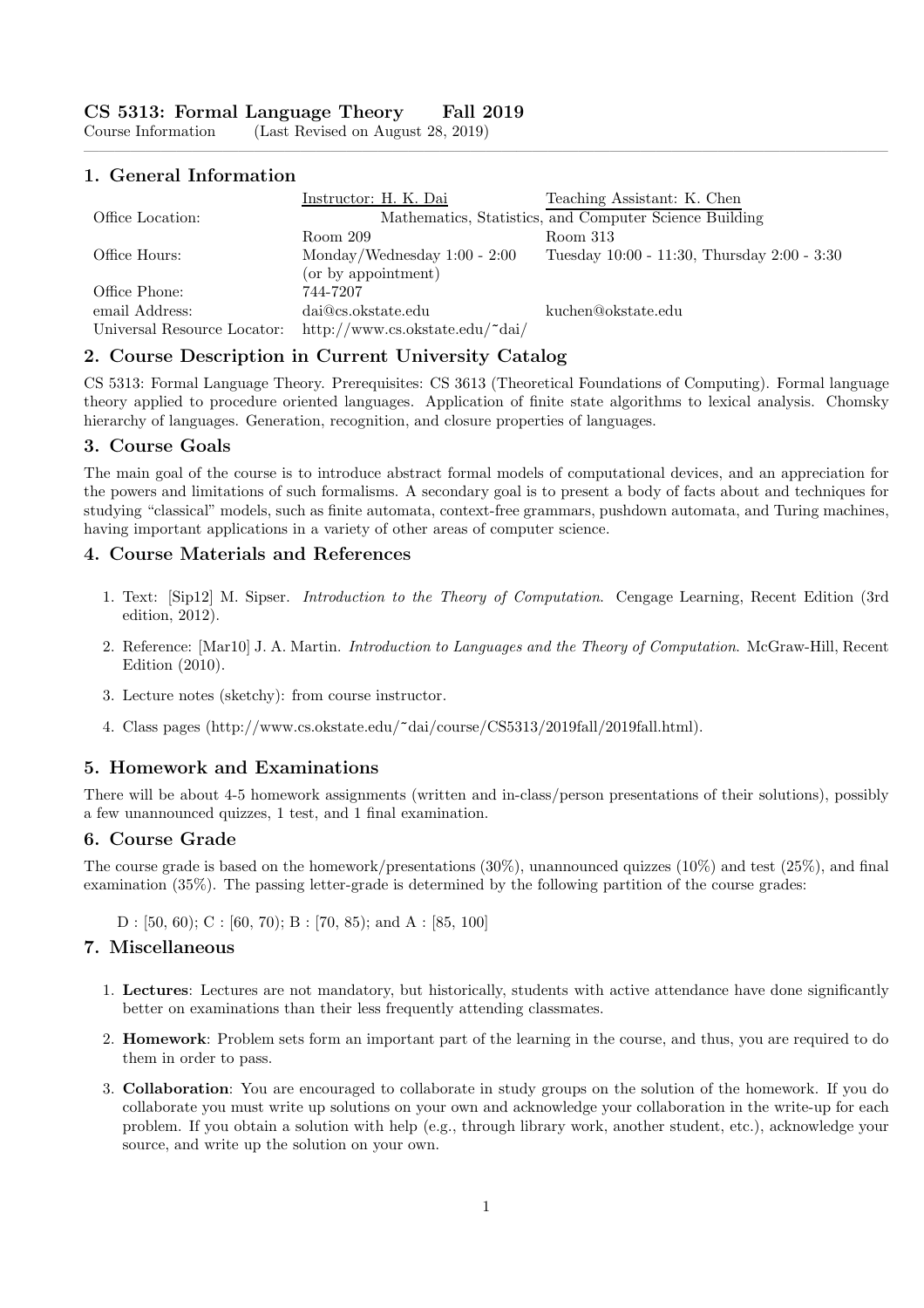# 8. Student Disability Services

Student Disability Services and other Student Services are committed to providing support services to students with physical and learning disabilities. Please advise the instructor of desired academic accommodations, and notify Student Disability Services.

# 9. Academic Dishonesty or Misconduct

Refer to the section in "University Academic Regulations" in current "University Catalog" (http://registrar.okstate.edu/)

## 10. Adding/Dropping/Withdrawing, Important Dates, and Syllabus Attachment

1. Test and Final Examination: Tentative date for the test is October 3 (Thursday), 2019.

Adopting "Fall 2019 Final Exam Schedule", the firm time/date for final examination is 6:00 – 7:50 pm, December 12 (Thursday), 2019 in regular class meeting place.

Refer to the section in "Fall 2019 Final Exams": http://registrar.okstate.edu/Exams

2. Adding/Dropping/Withdrawing and Important Dates: Refer to the section in "Academic Calendar": http://registrar.okstate.edu/

#### 3. Syllabus Attachment: Refer to: http://academicaffairs.okstate.edu/content/resources-students